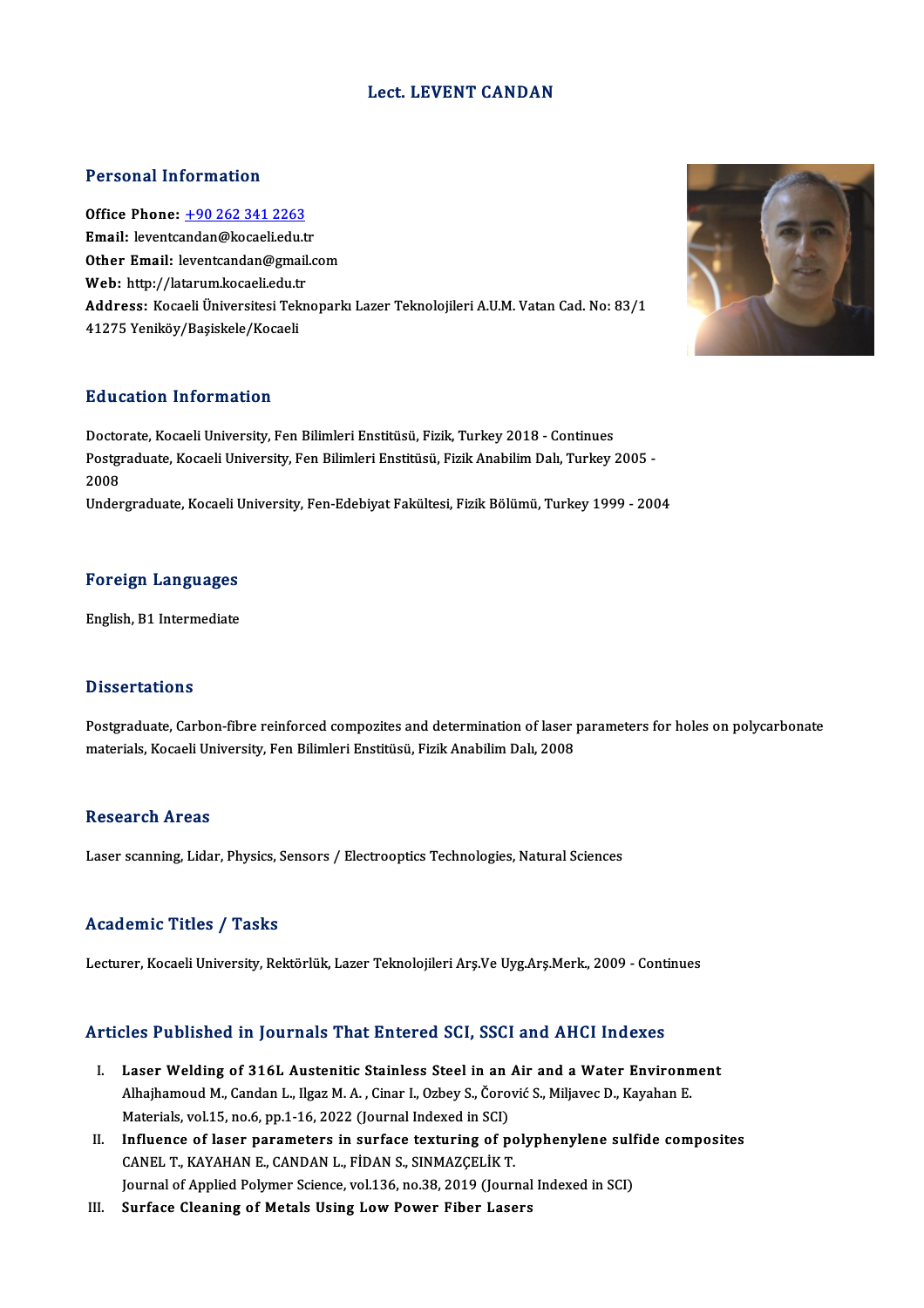KayahanE.,CandanL.,ArasM.,GündoğduÖ.

Acta Physica Polonica A, vol.134, no.1, pp.371-373, 2018 (Journal Indexed in SCI)

- Kayahan E., Candan L., Aras M., Gündoğdu Ö.<br>Acta Physica Polonica A, vol.134, no.1, pp.371-373, 2018 (Journal IV.<br>IV. Surface Cleaning of Metals Using Low Power Fiber Lasers<br>KAYAHAN E. CANDAN L. ARAS M. CÜNDOĞDU Ö. Acta Physica Polonica A, vol.134, no.1, pp.371-373,<br>Surface Cleaning of Metals Using Low Power<br>KAYAHAN E., CANDAN L., ARAS M., GÜNDOĞDU Ö.<br>ACTA PHYSICA POLONICA A, vol.134, no.1, np.371 Surface Cleaning of Metals Using Low Power Fiber Lasers<br>KAYAHAN E., CANDAN L., ARAS M., GÜNDOĞDU Ö.<br>ACTA PHYSICA POLONICA A, vol.134, no.1, pp.371-373, 2018 (Journal Indexed in SCI)<br>Eunstianalized Hybrid Coatings on ABS Su KAYAHAN E., CANDAN L., ARAS M., GÜNDOĞDU Ö.<br>ACTA PHYSICA POLONICA A, vol.134, no.1, pp.371-373, 2018 (Journal Indexed in SC<br>V. Functionalized Hybrid Coatings on ABS Surfaces by PLD and Dip Coatings
- ACTA PHYSICA POLONICA A, vol.134, no.1, pp.371-373, 2018 (Journal<br>Functionalized Hybrid Coatings on ABS Surfaces by PLD and l<br>Kaçar E., Erdem A., Sanlı M. M. , Kayan A., Candan L., Yıldız U., Demir A.<br>JOUPNAL OF INOPCANIC JOURNAL OF INORGANIC AND ORGANOMETALLIC POLYMERS AND MATERIALS, vol.26, pp.895-906, 2016 (Journal Indexed in SCI) Kaçar E., Erdem A., Sanlı M. M. , Kayan A., Candan L., Yıldız U., Demir A. JOURNAL OF INORGANIC AND ORGANOMETALLIC POLYMERS AND MATERIALS, vol.2<br>Indexed in SCI)<br>VI. Characterization of the drilling alumina ceramic using Nd:YAG pulsed laser<br>KAGAR E MITH U.M. AKMANE, DEMIRA, GANDANI, GANEL T. CUNAY
- Indexed in SCI)<br>Characterization of the drilling alumina ceramic using Nd:YAG pulsed laser<br>KAÇAR E., MUTLU M., AKMAN E., DEMİR A., CANDAN L., CANEL T., GUNAY V., SINMAZÇELİK T.<br>JOUPNAL OE MATERIALS PROCESSING TECHNOLOGY ve KAÇAR E., MUTLU M., AKMAN E., DEMİR A., CANDAN L., CANEL T., GUNAY V., SINMAZÇELİK T.<br>JOURNAL OF MATERIALS PROCESSING TECHNOLOGY, vol.209, no.4, pp.2008-2014, 2009 (Journal Indexed in SCI)

## Articles Published in Other Journals

- rticles Published in Other Journals<br>I. LAZER KULLANILAN İŞYERLERİNDE Lazer Güvenliği Ve Risk Değerlendirmesi<br>KARAKUS RASAKE CANDAN L-KAYAHAN E KES TUSHSHEU IN OTHET JOUTHUIS<br>LAZER KULLANILAN İŞYERLERİNDE Lazı<br>KARAKUŞ BAŞAK F., CANDAN L., KAYAHAN E. LAZER KULLANILAN İŞYERLERİNDE Lazer Güvenliği V<br>KARAKUŞ BAŞAK F., CANDAN L., KAYAHAN E.<br>makinaTek, no.238, 2017 (Other Refereed National Journals)<br>Presussesses on the Theoratisel and Eunerimental Studi KARAKUŞ BAŞAK F., CANDAN L., KAYAHAN E.<br>makinaTek, no.238, 2017 (Other Refereed National Journals)<br>II. Progresses on the Theoretical and Experimental Studies in Laser Technologies Research and<br>Annligation Contor In Kosseli
- makinaTek, no.238, 2017 (Other I<br>Progresses on the Theoretica<br>Application Center In Kocaeli<br>AKMAN E ATALAY B CANDAN L AKMAN E., ATALAY B., CANDAN L., CANEL T., DEMİR A., DEMİR P., ERTÜRK S., GENÇ ÖZTOPRAK B., KAÇAR E.,<br>KENAR N., et al. Application Center In Kocaeli AKMAN E., ATALAY B., CANDAN L., CANEL T., DEMİR A., DEMİR P., ERTÜRK S., GENÇ ÖZTOPRAK B.,<br>KENAR N., et al.<br>American Institute of Physics, vol.899, pp.331-332, 2007 (Refereed Journals of Other Institutions)<br>Effect of pulse KENAR N., et al.<br>American Institute of Physics, vol.899, pp.331-332, 2007 (Refereed Journals on<br>III. Effect of pulsed Nd YAG laser powers on 304 stainless steel welding<br>CANDAN L. DEMIR A. AKMAN E

American Institute of Physics, vol.<br>Effect of pulsed Nd YAG laser<br>CANDAN L., DEMİR A., AKMAN E.<br>EPONTIERS OF EUNDAMENTAL Effect of pulsed Nd YAG laser powers on 304 stainless steel welding<br>CANDAN L., DEMİR A., AKMAN E.<br>FRONTIERS OF FUNDAMENTAL AND COMPUTATIONAL PHYSICS, pp.311-312, 2007 (Refereed Journals of Other<br>Institutions) CANDAN L., I<br>FRONTIERS (<br>Institutions)

# nsututions)<br>Refereed Congress / Symposium Publications in Proceedings

- efereed Congress / Symposium Publications in Procee<br>I. REAL-TIME 3D POINT CLOUD MAPPING WITH UAV LIDAR I. REAL-TIME 3D POINT CLOUD MAPPING WITH UAV LIDAR<br>Candan L., Aktan B. F., Kaçar E. INTERNATIONAL SYMPOSIUMONAPPLIEDGEOINFORMATICS,Riga,Latvia,2 -03December 2021,pp.1-3 Candan L., Aktan B. F. , Kaçar E.<br>INTERNATIONAL SYMPOSIUM ON APPLIED GEOINFORMATICS, Riga, Latvia, 2 - 03 December 2021, pp.1-3<br>II. Control of LRF and Two DC Motors with Pattern Recognition Approach Based on Mental Tasks<br>C INTERNATIONAL SYMPOSIUM<br>Control of LRF and Two D<br>Gezgez C., Candan L., Kaçar E.<br>Turkich Physical Society 26th Control of LRF and Two DC Motors with Pattern Recognition Approach Based on Mental Tasks<br>Gezgez C., Candan L., Kaçar E.<br>Turkish Physical Society 36th International Physics Congress, Muğla, Turkey, 1 - 05 September 2020, vo Gezgez C., Candan L., Kaçar E.<br>Turkish Physical Society 36th International Physics Congress, Muğla, Turkey, 1 - 05 September 2020, vol.02, no.1,<br>pp.3-7 Turkish Physical Society 36th International Physics Congress, Muğla, Turkey, 1 - 05 Sept<br>pp.3-7<br>III. Usage of Air Balloon Based LiDAR in Spatial Analysis and Real Time Mapping<br>Candan L. Arclan E. Kasar E. pp.3-7<br>Us<mark>age of Air Balloon Base</mark><br>Candan L., Arslan E., Kaçar E.<br>VL INTERNATIONAL EAPTUC Candan L., Arslan E., Kaçar E.<br>VI. INTERNATIONAL EARTHQUAKE SYMPOSIUMKOCAELI 2019, Kocaeli, Turkey, 25 - 27 September 2019, pp.99 Candan L., Arslan E., Kaçar E.<br>VI. INTERNATIONAL EARTHQUAKE SYMPOSIUMKOCAELI 2019, Kocaeli, Turkey, 25 - 27 Se<br>IV. SURFACE MODIFICATION OF 316 L STAINLESS STEEL MATERIALS WITH LASER VI. INTERNATIONAL EARTHQUAKE SYMPOSIUME<br>SURFACE MODIFICATION OF 316 L STAINL!<br>Aykaç E., TÜRKMEN M., KAYAHAN E., CANDAN L.<br>2nd International Conference on Material Science Aykaç E., TÜRKMEN M., KAYAHAN E., CANDAN L.<br>3nd International Conference on Material Science and Technology in Cappadocia (IMSTEC'18), 17 September - 19 July2018,pp.272-276 V. Lazerle Metallerde Farklı Yüzey Uygulamaları July 2018, pp.272-276<br>Lazerle Metallerde Farklı Yüzey Uygulamaları<br>KAYAHAN E., CANDAN L., ARAS M., ALHAJ HAMOUD M., GÜNDOĞDU Ö.<br>FOTONİK 2018, Ankara Turkey 14 Santambar 2018, pp.120 Lazerle Metallerde Farklı Yüzey Uygulamaları<br>KAYAHAN E., CANDAN L., ARAS M., ALHAJ HAMOUD M., GÜNI<br>FOTONİK 2018, Ankara, Turkey, 14 September 2018, pp.120<br>The Determination Of Laser Drilling Baramatara Of Hi KAYAHAN E., CANDAN L., ARAS M., ALHAJ HAMOUD M., GÜNDOĞDU Ö.<br>FOTONİK 2018, Ankara, Turkey, 14 September 2018, pp.120<br>VI. The Determination Of Laser Drilling Parameters Of High Density Polymer Materials (PE 1000)<br>ARAS M. ME FOTONİK 2018, Ankara, Turkey, 14 September 2018, pp.120<br><mark>The Determination Of Laser Drilling Parameters Of Hig</mark><br>ARAS M., MEHTAP T., KAYAHAN E., CANDAN L., GÜNDOĞDU Ö.
-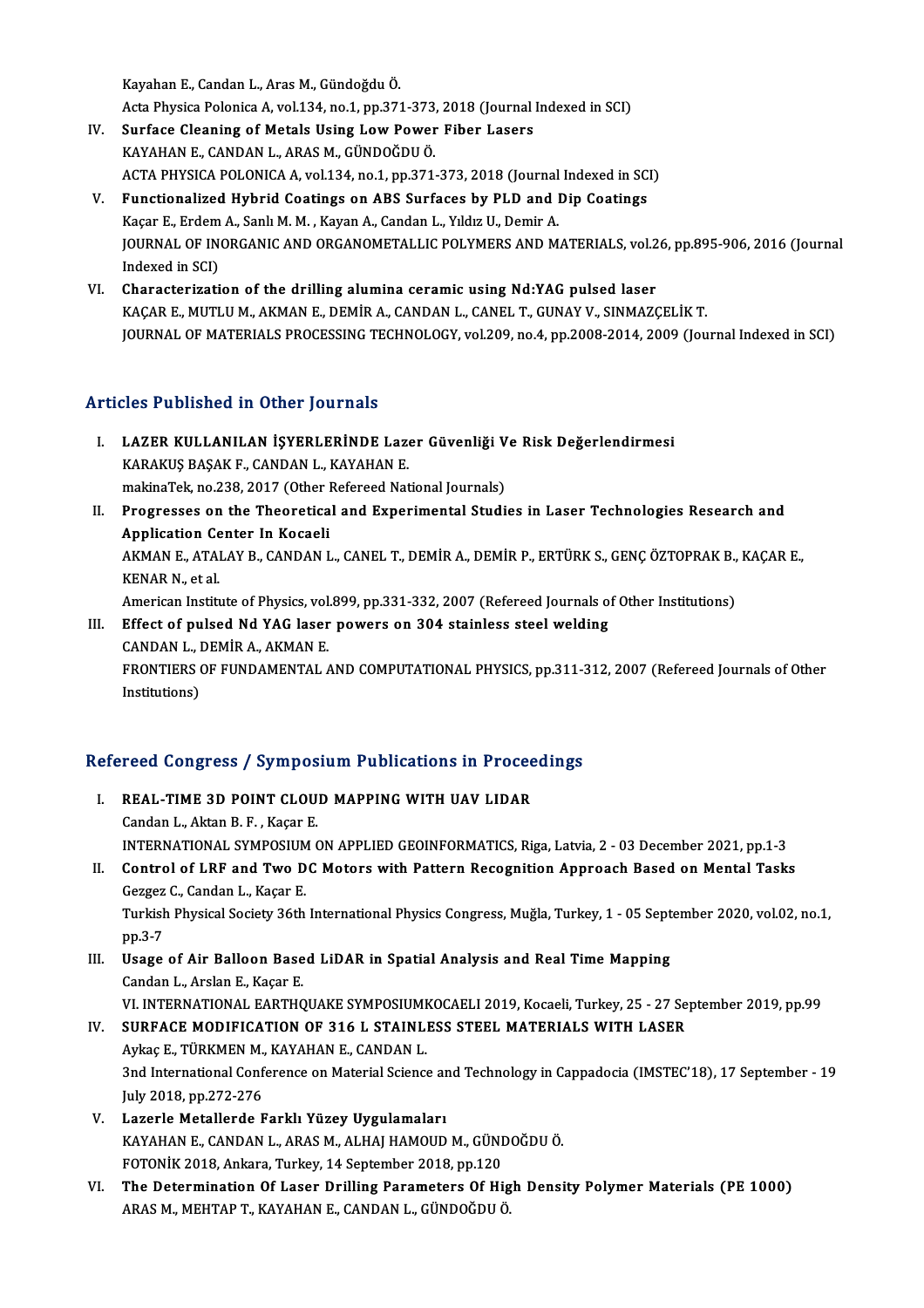International Advanced Researches Engineering Congress-2017, Osmaniye, Turkey, 16 - 18 November 2017,<br>nn <sup>2516</sup> Internation<br>pp.2516<br>The Det International Advanced Researches Engineering Congress-2017, Osmaniye, Turkey, 16 - 18 No<br>PD.2516<br>VII. The Determination Of The Welding Process Parameters By Laser On Ti6Al4V Alloy

- pp.2516<br>VII. The Determination Of The Welding Process Parameters By Laser On Ti6Al4V Alloy International Advanced Researches Engineering Congress-2017, Osmaniye, Turkey, 16 - 18 November 2017, pp. 2518 ARAS M., KAYAHAN E., CANDAN L., GÜNDOĞDU Ö. International Advanced Researches Engineering Congress-2017, Osmaniye, Turkey, 16 - 18 November 20<br>pp.2518<br>VIII. CAM ELYAF TAKVİYELİ POLİMERİK KOMPOZİT MALZEMELERDE LAZERLİ KESME VE DELME<br>papametrei epinin peliplenmesi
- PP.2518<br>CAM ELYAF TAKVİYELİ POLİMERİK K<br>PARAMETRELERİNİN BELİRLENMESİ<br>TURKMEN M. KAYAHAN E. CANDAN L. G CAM ELYAF TAKVİYELİ POLİMERİK KOMPOZİT MALZEI<br>PARAMETRELERİNİN BELİRLENMESİ<br>TURKMEN M., KAYAHAN E., CANDAN L., CANSUN A., BASUT S.<br>5. Uluqlararası Polimarik Kompozitler Sompozununu ve Colista PARAMETRELERİNİN BELİRLENMESİ<br>TURKMEN M., KAYAHAN E., CANDAN L., CANSUN A., BASUT S.<br>5. Uluslararası Polimerik Kompozitler Sempozyumu ve Çalıştayı, 2 - 04 November 2017<br>Lararla Farklı Kolinlıktaki Titanyum Flans Koynağı
	-
- TURKMEN M., KAYAHAN E., CANDAN L., CANSUN A., BASUT S.<br>5. Uluslararası Polimerik Kompozitler Sempozyumu ve Çalıştay<br>IX. Lazerle Farklı Kalınlıktaki Titanyum Flanş Kaynağı<br>ARAS M., CANDAN L., KAYAHAN E., GÜNDOĞDU Ö. 5. Uluslararası Polimerik Kompozitler Sempozyum<br>Lazerle Farklı Kalınlıktaki Titanyum Flanş Ka<br>ARAS M., CANDAN L., KAYAHAN E., GÜNDOĞDU Ö.<br>FOTONİK 2017, İstanbul Turkey, 29 Santambar 20 FOTONİK2017, İstanbul,Turkey,29 September 2017,pp.67
- ARAS M., CANDAN L., KAYAHAN E., GÜNDOĞDU Ö.<br>FOTONİK 2017, İstanbul, Turkey, 29 September 2017, pp.67<br>X. Hava Balonu Temelli LiDAR ın Mekânsal Analizlerde Kullanımı ve Web Üzerinden Gerçek Zamanlı<br>Haritalama FOTONİK 20:<br>Hava Balon<br>Haritalama Hava Balonu Temelli LiDAR ın<br>Haritalama<br>CANDAN L., ARSLAN E., KAÇAR E.<br>16 Hhusal Ontik Flaktra Ontikva I Haritalama<br>CANDAN L., ARSLAN E., KAÇAR E.<br>16. Ulusal Optik, Elektro-Optik ve Fotonik Çalıştayı-FOTONİK, Turkey, 05 September 2014, pp.31<br>Have Palanu Tamelli J.İDAR Uvgulaması
	-
- CANDAN L., ARSLAN E., KAÇAR E.<br>16. Ulusal Optik, Elektro-Optik ve Fotonik Çalı;<br>XI. Hava Balonu Temelli LİDAR Uygulaması<br>CANDAN L., ARSLAN E., KAÇAR E. 16. Ulusal Optik, Elektro-Optik ve I<br>Hava Balonu Temelli LİDAR U<br>CANDAN L., ARSLAN E., KAÇAR E.<br>15. Ulusal Optik, Flaktro Optik ve I Hava Balonu Temelli LİDAR Uygulaması<br>CANDAN L., ARSLAN E., KAÇAR E.<br>15. Ulusal Optik, Elektro-Optik ve Fotonik Çalıştayı, Ankara, Turkey, 06 September 2013, pp.46<br>HAVA BALONU TEMELLİ LIDAR UYÇULAMASI
- XII. HAVA BALONU TEMELLİ LIDAR UYGULAMASI<br>CANDAN L., ARSLAN E., KAÇAR E. 15. Ulusal Optik, Elektro-Optik ve I<br>HAVA BALONU TEMELLİ LIDA<br>CANDAN L., ARSLAN E., KAÇAR E.<br>INTERNATIONAL PHYSICS CONCE HAVA BALONU TEMELLİ LIDAR UYGULAMASI<br>CANDAN L., ARSLAN E., KAÇAR E.<br>INTERNATIONAL PHYSICS CONGRESS, İstanbul, Turkey, 2 - 05 September 2013, pp.99<br>Hava Balanu Tamelli I IDAB Hygulaması
- XIII. Hava Balonu Temelli LIDAR Uygulaması<br>CANDAN L., ARSLAN E., KAÇAR E. INTERNATIONAL PHYSICS CONGR<br>Hava Balonu Temelli LIDAR U<br>CANDAN L., ARSLAN E., KAÇAR E.<br>Turkish Physical Sociaty 20th Into Hava Balonu Temelli LIDAR Uygulaması<br>CANDAN L., ARSLAN E., KAÇAR E.<br>Turkish Physical Society 30th Intenational Physics Congress, İstanbul, Turkey, 2 - 05 September 2013<br>Laser pulse shape effects en the berdness ef steel.
- XIV. Laser pulse shape effects on the hardness of steel<br>AKMAN E., CANDAN L., ZEREN M., KAÇAR E., DEMIR A. Turkish Physical Society 30th Intenational Physics Cong<br>Laser pulse shape effects on the hardness of ste<br>AKMAN E., CANDAN L., ZEREN M., KAÇAR E., DEMİR A.<br>17th International Conference on Advanced Leser Teck Laser pulse shape effects on the hardness of steel<br>AKMAN E., CANDAN L., ZEREN M., KAÇAR E., DEMİR A.<br>17th International Conference on Advanced Laser Technologies ALT09, Antalya, Turkey, 26 September - 01<br>Osteber 2009 AKMAN E., CAN<br>17th Internatio<br>October 2009<br>Lagar Taknal
- October 2009<br>XV. Lazer Teknolojileri Araştırma ve Uygulama Merkezinde Gerçekleştirilen Nanosaniye Milisaniye ve October 2009<br>Lazer Teknolojileri Araştırma ve Uygulama Merkezinde Gerçe<br>Femtosaniye Nd YAG Lazerler ile Malzeme İşleme Çalışmaları<br>AKMANE, CANDANI, MESUREM, RARUR S. CENC ÖZTORAK R. AK Lazer Teknolojileri Araştırma ve Uygulama Merkezinde Gerçekleştirilen Nanosaniye Milisaniye ve<br>Femtosaniye Nd YAG Lazerler ile Malzeme İşleme Çalışmaları<br>AKMAN E., CANDAN L., MESURE M., BABUR S., GENÇ ÖZTOPRAK B., AKKAN Ç. Femtosaniye Nd YAG<br>AKMAN E., CANDAN L., N<br>KUZU P., CANEL T., et al.<br>10. Ulusal Ontik, Elektro AKMAN E., CANDAN L., MESURE M., BABUR S., GENÇ ÖZTOPRAK B., AKKAN Ç. K. , SİPAHİOĞLU S., DEMİR A.,<br>KUZU P., CANEL T., et al.<br>10. Ulusal Optik, Elektro-Optik ve Fotonik Toplantısı, Kocaeli Üniversitesi, Kocaeli, Turkey, 17 KUZU P., CANEL T., et al.<br>10. Ulusal Optik, Elektro-Optik ve Fotonik Toplantısı, Kocaeli Üniversitesi, Kocaeli,<br>XVI. The effect of the laser wavelength on PC drilled by using Nd YAG Laser
- 10. Ulusal Optik, Elektro-Optik ve Fotonik Toplantısı, K<br>The effect of the laser wavelength on PC drilled<br>CANDAN L., CANEL T., AKMAN E., DEMİR A., KAÇAR E.<br>Türk Firik Derneği 25. Uluslaranesı Firik Kongresi Mu The effect of the laser wavelength on PC drilled by using Nd YAG Laser<br>CANDAN L., CANEL T., AKMAN E., DEMİR A., KAÇAR E.<br>Türk Fizik Derneği 25. Uluslararası Fizik Kongresi, Muğla, Turkey, 25 - 29 August 2008<br>Ti ve Mg Alası CANDAN L., CANEL T., AKMAN E., DEMİR A., KAÇAR E.<br>Türk Fizik Derneği 25. Uluslararası Fizik Kongresi, Muğla, Turkey, 25 - 29 August<br>XVII. Ti ve Mg Alaşımların Lazer Etkileşimli Plazma Spektroskopisi ile Analizi<br>CENC ÖZTOPR
- Türk Fizik Derneği 25. Uluslararası Fizik Kongresi, Muğla, Turkey<br>Ti ve Mg Alaşımların Lazer Etkileşimli Plazma Spektrosko<br>GENÇ ÖZTOPRAK B., AKMAN E., CANDAN L., KAÇAR E., DEMİR A.<br>SAVTEK2009, Ankara Turkey, 26, 29 June 20 Ti ve Mg Alaşımların Lazer Etkileşimli Plazma Spektroskopisi ile Analizi GENÇ ÖZTOPRAK B., AKMAN E., CANDAN L., KAÇAR E., DEMİR A.<br>SAVTEK2008, Ankara, Turkey, 26 - 28 June 2008 GENÇ ÖZTOPRAK B., AKMAN E., CANDAN L., KAÇAR E., DEMİR A.<br>SAVTEK2008, Ankara, Turkey, 26 - 28 June 2008<br>XVIII. The effect of the vacuum with different pressure on laser drilled PC
- SAVTEK2008, Ankara, Turkey, 26 28 June 2008<br>The effect of the vacuum with different pressur<br>AKMAN E., CANDAN L., CANEL T., DEMİR A., KAÇAR E.<br>9th International Sumnesium on Leeer Presision Misr The effect of the vacuum with different pressure on laser drilled PC<br>AKMAN E., CANDAN L., CANEL T., DEMIR A., KAÇAR E.<br>9th International Symposium on Laser Precision Microfabrication, 16 - 20 June 2008<br>Effect of nulsed Nd 9th International Symposium on Laser Precision Microfabrication, 16 - 20 June 2008
- AKMAN E., CANDAN L., CANEL T., DEMIR A., KAÇAR E.<br>9th International Symposium on Laser Precision Microfabrication, 16 20 June<br>XIX. Effect of pulsed Nd : YAG laser powers on 304 stainless steel welding<br>Candan L., Demir A. Effect of pulsed Nd : YAG laser powers on 304 stainless steel welding<br>Candan L., Demir A., Akman E.<br>6th International Conference of the Balkan-Physical-Union, İstanbul, Turkey, 22 - 26 August 2006, vol.899, pp.311-<br>212 Cand<br>6th I<br>312<br>Pres 6th International Conference of the Balkan-Physical-Union, İstanbul, Turkey, 22 - 26 August 2006, vol.899<br>312<br>XX. Progresses on the theoretical and experimental studies in Laser Technologies Research and<br>Annligation Conton
- 312<br>XX. Progresses on the theoretical and experimental studies in Laser Technologies Research and<br>Application Center in Kocaeli AKMAN E., ATALAY B., CANDAN L., CANEL T., DEMİR A., DEMIR P., ERTÜRK S., Genc B., KAÇAR E., Kenar N., et al.